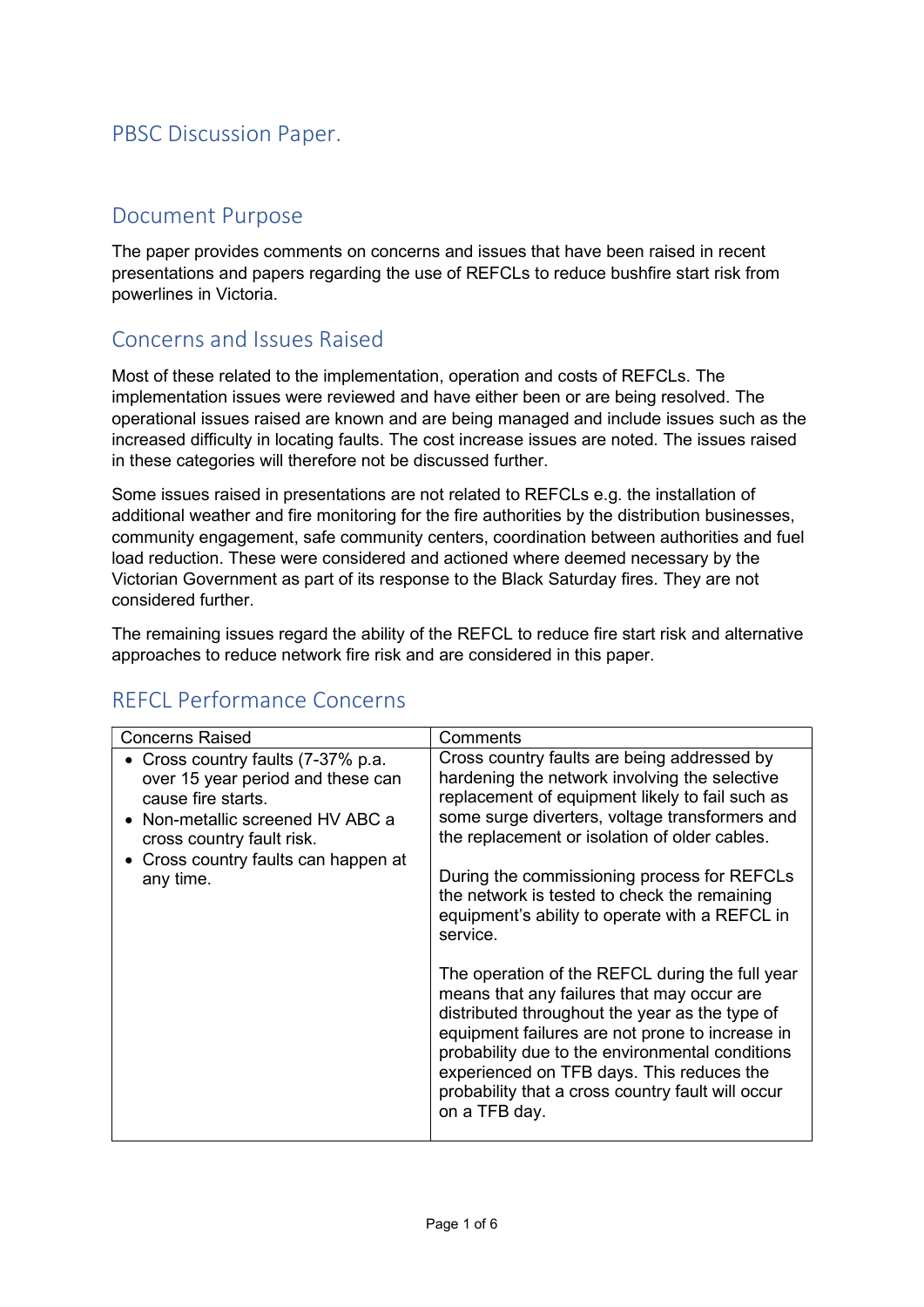| <b>Concerns Raised</b>                                                                                                           | Comments                                                                                                                                                                                                                                                                                                                    |  |  |  |
|----------------------------------------------------------------------------------------------------------------------------------|-----------------------------------------------------------------------------------------------------------------------------------------------------------------------------------------------------------------------------------------------------------------------------------------------------------------------------|--|--|--|
|                                                                                                                                  | Experience to date with REFCLs in service in<br>Victoria has not indicated that cross country<br>faults are a significant issue.                                                                                                                                                                                            |  |  |  |
| Multiple high impedance faults (e.g.<br>trees brushing) can still lead to<br>arcing in high fire risk in high fire risk<br>days. | This is mitigated by not allowing REFCL's on<br>TFB days to compensate for long periods and<br>instead isolating any permanent faults as soon<br>as possible.<br>Enhanced inspection and tree clearing                                                                                                                      |  |  |  |
|                                                                                                                                  | requirements since Black Saturday reduces the<br>risk of tree branches brushing 22kV multiphase<br>and SWER lines.                                                                                                                                                                                                          |  |  |  |
| • Phase to phase faults not<br>compensated                                                                                       | Agreed for phase to phase faults clear of earth.<br>In the highest fire risk (prescribed) areas the<br>strategy is to replace the bare conductors with<br>underground or covered conductor over time to<br>mitigate this risk.                                                                                              |  |  |  |
| • Phase to phase to earth and backfed<br>faults difficult to manage                                                              | REFCL will not fully mitigate the risk for phase<br>to phase to earth faults but has a higher<br>mitigation probability in cases involving a high<br>impedance vegetation fault.                                                                                                                                            |  |  |  |
|                                                                                                                                  | Back-fed faults can be detected and cleared by<br>a REFCL.                                                                                                                                                                                                                                                                  |  |  |  |
| • Cannot compensate for phase to<br>phase faults - line clashing.                                                                | Conductor clearance design standards have<br>been chosen to reduce the risk of line clashing<br>due to wind and the expected temperatures<br>during operation. Audits of lines and inter-circuit<br>conductor clearances have been undertaken to<br>identify areas where the construction does not<br>confirm to standards. |  |  |  |
|                                                                                                                                  | Conductor clashing due to high fault currents<br>caused by a downstream fault is reduced with<br>REFCL technology as it reduces the phase to<br>earth fault current to a level where clashing<br>would not occur.                                                                                                           |  |  |  |
|                                                                                                                                  | The REFCL also reduces the chances of a<br>phase to earth fault evolving into a phase to<br>phase to earth fault and therefore reduces the<br>risks of conductors upstream clashing.                                                                                                                                        |  |  |  |
|                                                                                                                                  | Clashing due to downstream faults is also<br>considerably less likely in many fire risks areas<br>as the fault levels are generally considerably<br>lower than in the metropolitan area.                                                                                                                                    |  |  |  |
| • Hardening the system causes an<br>increase in insulation deterioration<br>rate.                                                | While this concern is not directly a performance<br>issue it could lead to an increase in failures so<br>has been included.                                                                                                                                                                                                 |  |  |  |
|                                                                                                                                  | There is the potential for failures of equipment<br>that is already in a deteriorated state.<br>Commissioning tests are designed to bring                                                                                                                                                                                   |  |  |  |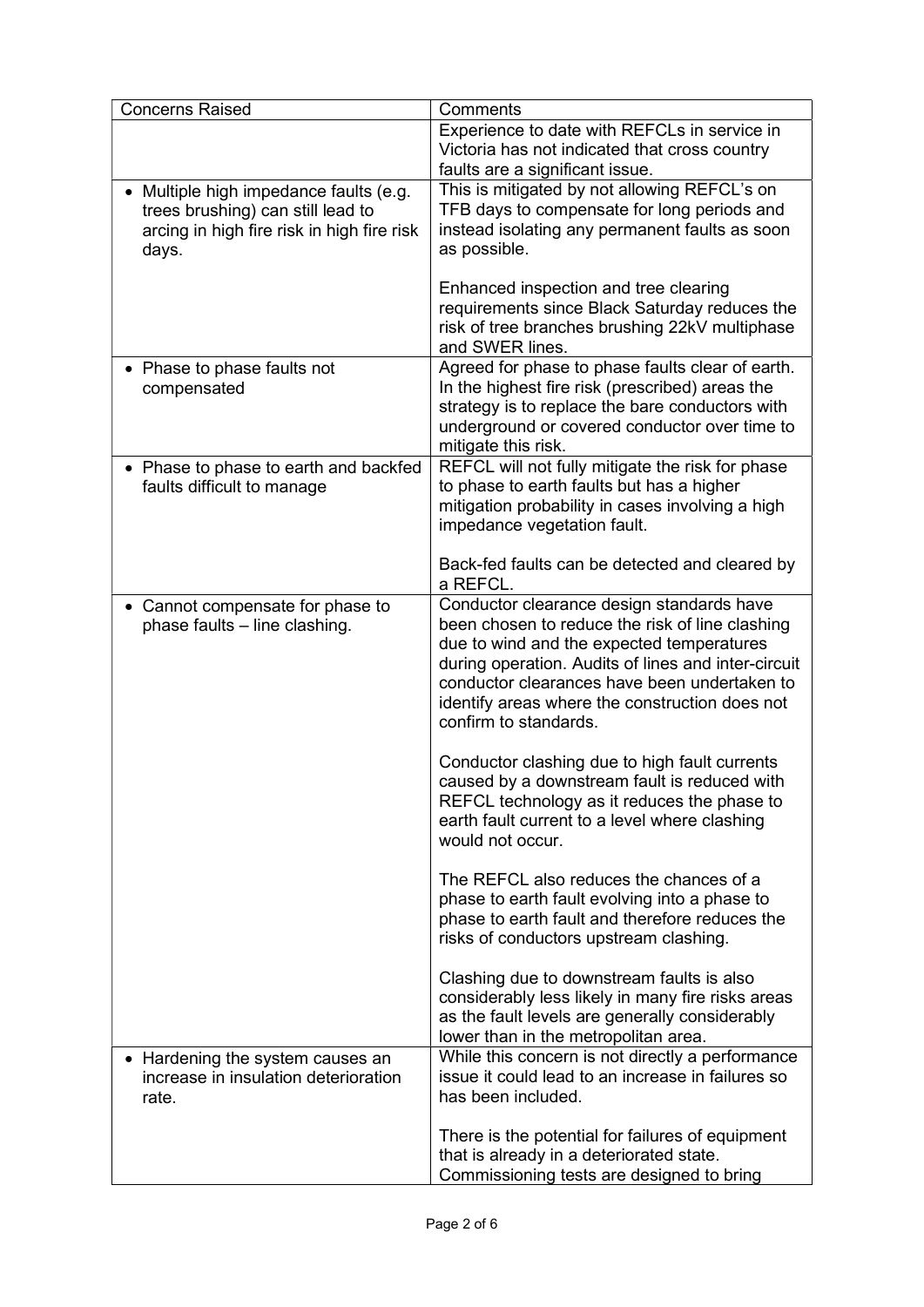| <b>Concerns Raised</b>                                                                                                            | Comments                                                                                                                                                                                                                                                                                                                  |
|-----------------------------------------------------------------------------------------------------------------------------------|---------------------------------------------------------------------------------------------------------------------------------------------------------------------------------------------------------------------------------------------------------------------------------------------------------------------------|
|                                                                                                                                   | forward these failures. Evidence to date has not<br>supported an increase in failures due to REFCL<br>operation once hardening of the network was<br>undertaken. In some cases, isolation of older<br>cable networks has been undertaken to address<br>this issue.                                                        |
| • Changes in network configuration<br>during compensation period can<br>lead to arc re-ignition.                                  | Compensation period on total fire ban days is<br>short and the fault isolated before any network<br>configuration change occurs. After<br>reconfiguration the REFCL will retune to the<br>reconfigured network.                                                                                                           |
| • SWER incompatible with REFCL:<br>costly to reconfigure, under<br>grounding best option yet still                                | New ACRs are being used to reduce the fire<br>risk of SWER lines.                                                                                                                                                                                                                                                         |
| challenges.<br>ACR's provide some benefit.                                                                                        | New on-line monitoring technology offers the<br>potential to reduce risk of many equipment and<br>conductor failure types and identify vegetation<br>touching a line. However, it is currently not<br>designed to detect and trip a line and will<br>therefore not prevent a fire start from a tree<br>falling on a line. |
|                                                                                                                                   | Replacement over time of bare conductor with<br>cable or covered conductor is being used in the<br>highest risk (prescribed) areas.                                                                                                                                                                                       |
| • Single-phase incompatible with<br><b>REFCL</b>                                                                                  | This is not correct.                                                                                                                                                                                                                                                                                                      |
| Residual current compensation not<br>instantaneous, and capacitor<br>discharge not seen at source<br>substation can take 40-80ms. | The required capacity specifications were<br>determined from the results of many REFCL fire<br>start tests. The fault voltage reduction and<br>energy release restrictions necessary to<br>mitigate against a fire start do not require<br>instantaneous compensation.                                                    |
| • Harmonic sources may not be<br>effectively compensated.                                                                         | Harmonic levels are being addressed.                                                                                                                                                                                                                                                                                      |
| • LV and > 33kV line no compensation                                                                                              | The LV fire risk has been mitigated by the use<br>of spreaders and in highly vegetated areas LV<br>ABC. LV was not found to be a high fire start<br>risk.<br>66kV and above lines were found to be a very<br>low fire risk.                                                                                               |
| • REFCL's reduce likelihood of an<br>earth fault created fire by some 60-<br>70% at the most optimistic estimate.<br>and          | The numerous fire start tests undertaken and its<br>analysis suggests that this level of fire start risk<br>reduction is not optimistic. A REFCL can also<br>reduce the risk of a fire start risk due to some<br>phase to phase to earth faults and back-fed<br>faults.                                                   |
| • Aim is to stop extreme bushfire<br>events caused by electrical network                                                          | This neglects the targeted approach adopted in<br>Victoria where the level of fire risk reduction is<br>aligned to the level of fire start consequences.                                                                                                                                                                  |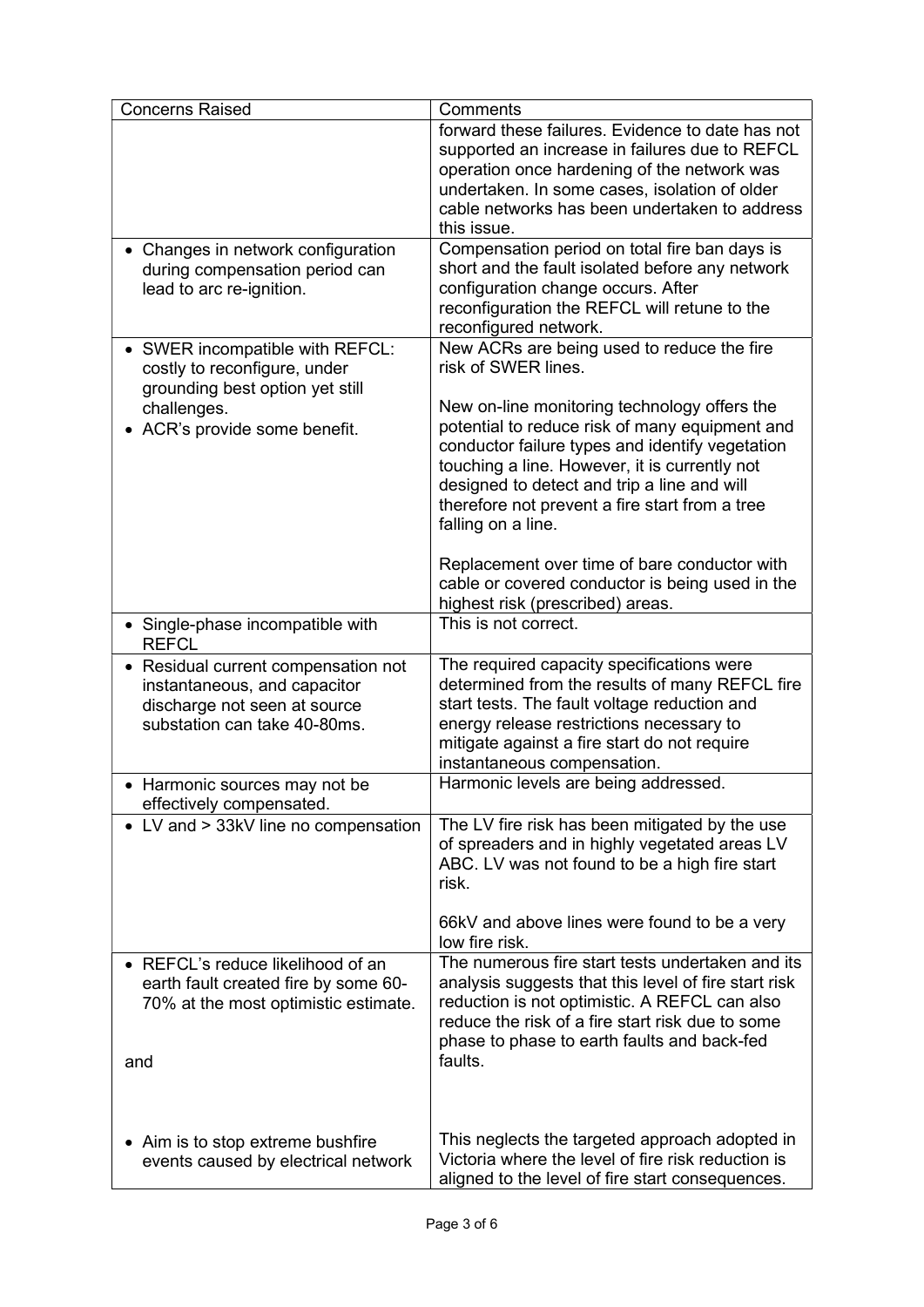| <b>Concerns Raised</b>                             | Comments                                                                                                                                                                                                                                                                        |
|----------------------------------------------------|---------------------------------------------------------------------------------------------------------------------------------------------------------------------------------------------------------------------------------------------------------------------------------|
| not just reduce by 50% or maybe<br>$60\%$ .        |                                                                                                                                                                                                                                                                                 |
| • Cigre C2-24. Strategies to mitigate<br>fire risk | Cigre sub-committee (C2-24) falls under CIGRE<br>(C2) "System Operation and Control"<br>committee. It therefore would consider<br>operational and control issues and strategies.<br>The preemptive de-energising of parts of the<br>network is not Victorian Government policy. |

# Alternative Network Fire Start Risk Reduction Options

One presentation also included information from a research paper (Williamson<sup>1</sup> 2015) into the use of household PV combined with battery storage and the de-energisation of the associated powerline in order to mitigate fire start risk from powerlines on high fire risk days.

The paper noted that de-energising powerlines potentially results in grave community impacts and that this practice was not adopted in Victoria.

The report assessed the feasibility and cost effectiveness of installing PV and batteries capable of providing up to 3 days of energy supply to households in order to cover their energy needs over consecutive high risk TFB days. The SWER lines would not be removed.

The approach differs from the RAPS trails undertaken in Victoria as the powerlines would remain for use at all other times so a large RAPS system is not required. It would potentially be more acceptable to customers than the RAPS systems as the customer is not being removed totally from the network and does not require a diesel generator as backup in winter.

The required capacity of the PV and battery system was determined by evaluating historical Victorian data on TFB days to determine the likely number of consecutive TFB days, the likely energy generation by solar cells in this period and the energy consumption on high risk feeders over hottest summer months to determine average energy consumption per household.

The paper considered that the feasibility of using PV with battery storage on 22kV multiphase line was doubtful. But it considered that while challenging to implement it is likely to be feasible for SWER lines in high fire risk areas and is a low-cost mitigation strategy. The paper also noted that the costs are likely to reduce as the cost of battery storage reduces.

The cost estimate for the implementation of various options to reduce the fire start risk from powerlines, including the PV/battery options, are shown in the following table from the paper:

<sup>1</sup> Application of Distributed Solar Photovoltaics and Energy Storage to Mitigate Bushfire Risk in Victoria, Australia. Michael Williamson, Loughborough University.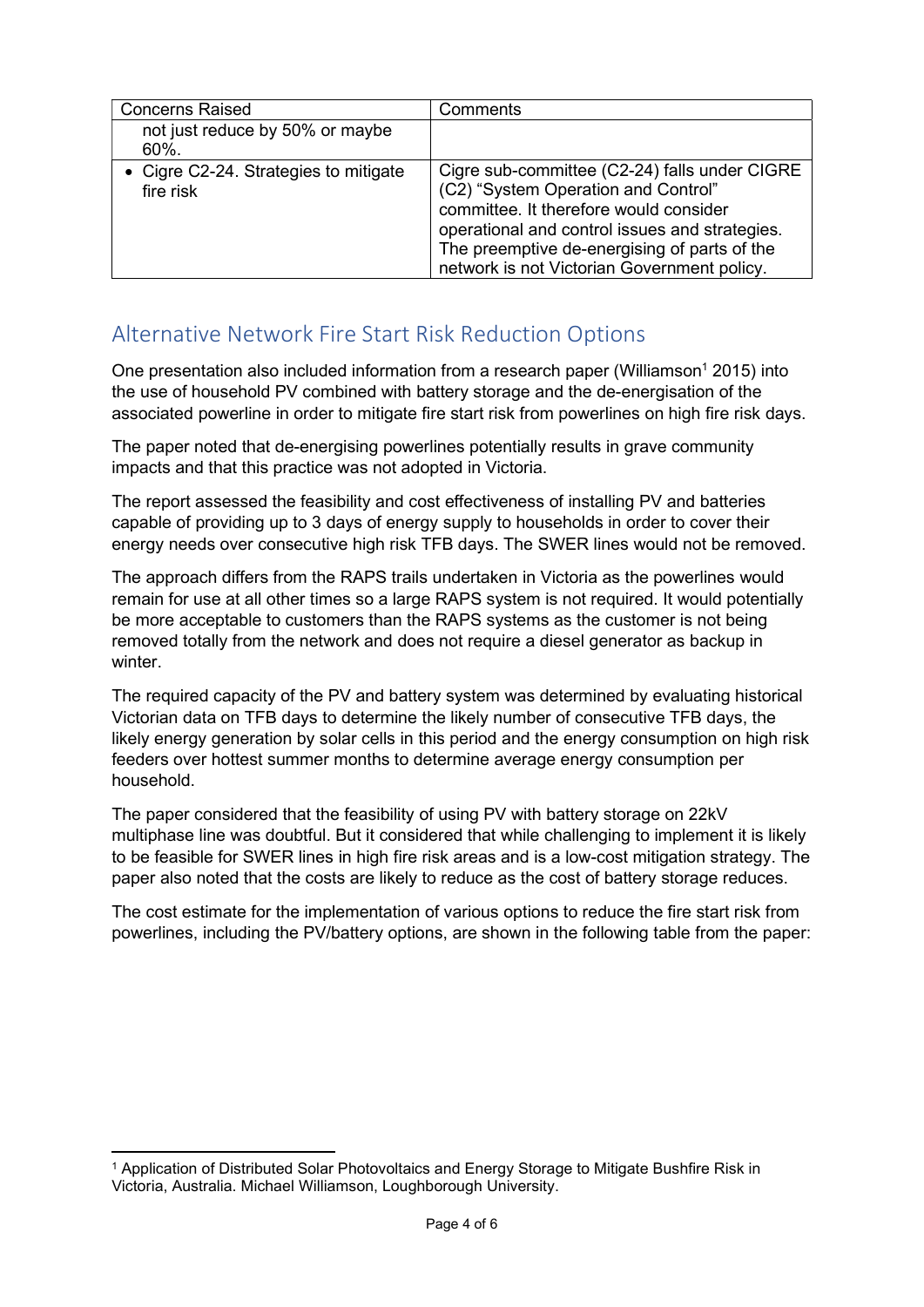|                                                 | Alternative approaches<br>Williamson (2015) |                                                     |                                 |                     |                                     |
|-------------------------------------------------|---------------------------------------------|-----------------------------------------------------|---------------------------------|---------------------|-------------------------------------|
| <b>Technology Option</b>                        | Mean<br>Customer<br>Density/km              | <b>NPC</b><br>(Incremental<br><b>S/km) Lifetime</b> | <b>Risk</b><br><b>Reduction</b> | Lifespan<br>(years) | <b>Status</b>                       |
| A) New generation SWER<br><b>ACRs</b>           | 2.4                                         | \$1,229                                             | 50%                             | 38                  | deployed under existing<br>measures |
| <b>B) REFCLs on multi-wire</b>                  | 13.9                                        | \$8,798                                             | 70%                             | 38                  | deployed under existing<br>measures |
| C) Convert SWER to multi-<br>wire (REFCL)       | 2.4                                         | \$163,897                                           | 63%                             | 70                  | not implemented                     |
| D) SWER - insulated wire                        | 2.4                                         | \$284,253                                           | 90%                             | 30                  | not implemented                     |
| E) SWER - underground                           | 2.4                                         | \$366,998                                           | 99%                             | 45                  | deployed for high risk powerlines   |
| F) Multi-wire - insulated<br>wire               | 13.9                                        | \$341,887                                           | 90%                             | 30                  | not implemented                     |
| G) Multi-wire -<br>underground                  | 13.9                                        | \$567,468                                           | 99%                             | 45                  | no information on<br>implementation |
| H) PV/Storage on SWER                           | 2.4                                         | \$22,302                                            | 99%                             | 20                  | no planned implementation           |
| I) PV/Storage on multi-wire                     | 13.9                                        | \$129,167                                           | 99%                             | 20                  | feasibility doubtful                |
| J) SWER ACR plus<br><b>PV/Storage</b>           | 2.4                                         | \$23,531                                            | 99%                             | 20 to 45            | no planned implementation           |
| K) Stand alone PV/storage -<br>remove SWER line | 2.4                                         | \$137,964                                           | 99%                             | 20                  | not implemented                     |

#### The paper argues that only options that reduce the risk by 90% to 100% should be considered but did not consider that it is possible to implement a suite of measures that are tailored to reduce the risk by different amounts depending on the fire start risk level of the location.

There are a number of concerns with this study.

Firstly, it assumes that a study of the SDG&E network into the number of network outages undertaken by Mitchell<sup>2</sup> with different wind gust speeds will be the same in Victoria. The paper states that for the SDG&E network the outages increased 10 fold for every 25 km increase in wind gust speed but the data does not entirely fit this approximation. Overall it concludes that there was a 10,000 increase in outages from the outage level with wind gusts of up to 8 km/hr to that with wind gusts of 97 km/hr. The data also showed that the increase did not change once wind gust speeds increased beyond 97 km/hr up to the maximum of 113 km/hr in the study.

It is highly likely that this analysis would not be transferable for use in Victoria as the behaviour of a network under high wind speeds depends on many factors such as the technology and specifications of the equipment, the construction standards used for powerlines, asset inspection and maintenance practices, asset replacement policies, vegetation clearances to powerlines and the management of these clearances, operational practises and the use of on-line monitoring to enable the early detection of defects.

The other concern is that the outage rate variation will not necessarily correlate to the level of increase in fire start risk. The cause, time and location of the outages needs to be considered and if any fire start mitigation measures are in place to reduce the risk of a fire start from the cause of the outage. The report also notes that at higher wind speeds the risk of fire start from a fault may reduce due to the effects of the strong wind.

The household energy consumption does not reflect the much higher consumption in the very hot conditions on TFB days due to air conditioning and evaporative cooling energy requirements as the study used an average of household energy consumption over the peak

 $^2$  "Power line Failures and catastrophic wildfires under extreme weather conditions", Mitchell J. W., Engineering Failure Analysis 35 2014, pp 726-735